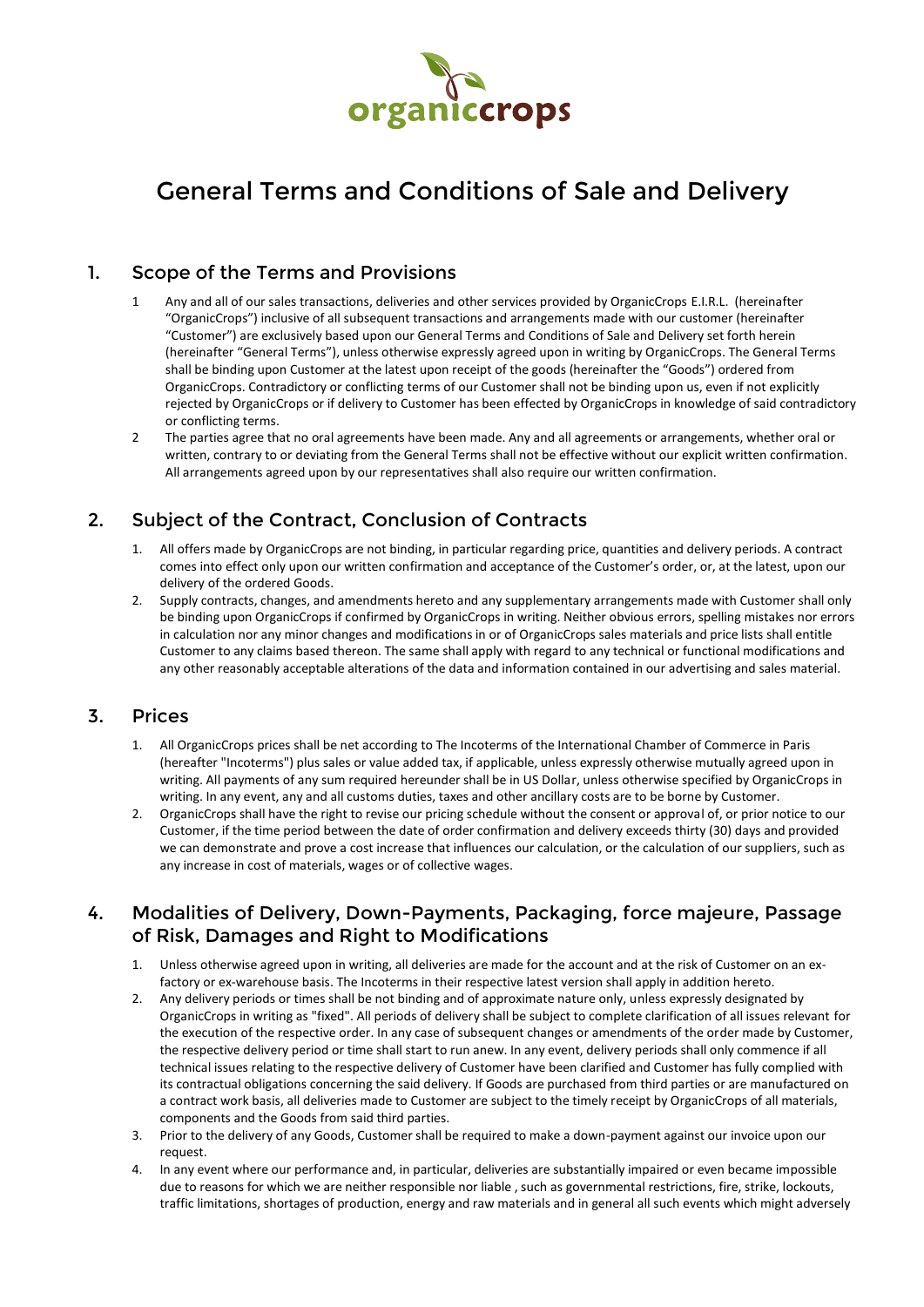

affect production and/or shipment of the Goods concerned (e.g. mobilization, wars, riots, natural disasters and other unforeseeable circumstances beyond our reasonable control), we shall – at our sole discretion – be entitled to rescind the respective contract in whole or in part or to extend the delivery period or time until a reasonable time after such events have passed. The same is applicable to the extent that such circumstances apply to any of our suppliers. If in such cases delivery periods or times are mutually agreed upon and expressly designated in writing as "fixed", Customer shall, after granting OrganicCrops a reasonable extension of the delivery time, equally be released from any contractual obligations. We shall on no account and in no way be liable to Customer for any delays or damages during the time period when such circumstances exist.

- 5. All delivery periods and times agreed upon shall be extended for the time period the Customer is in default of acceptance of the Goods or with its obligations resulting from or arising out of the respective contract Customer entered into with OrganicCrops (including any duty on part of Customer to contribute). In this case we shall be entitled to compensation of any damages thereby incurred by OrganicCrops including the compensation of additional expenditures, if any. Further, the risk of accidental loss, destruction or deterioration of the Goods shall then immediately pass to Customer. If we are in default of delivery, Customer shall grant OrganicCrops in writing (by Registered Letter/Return Receipt requested) a reasonable extension period which shall, however, not be shorter than four (4) weeks from the date on which delivery was to be made. After fruitless elapse of the foregoing grace period for reasons for which we are liable, Customer shall be entitled to rescind the respective purchase agreement.
- 6. For products exclusively produced upon the specific request of and/or to specifications set by Customer, we reserve the right to modify delivery quantities by up to a maximum of ten (10) per cent of the overall order quantity.
- 7. Unless otherwise agreed in writing with our Customer, the computation and charging of freight cost is based upon the weight and sizes as determined by us. We shall, at our sole discretion, which will not be exercised unreasonably, select the concrete carrier(s) and shipping routes. We shall, however, neither be liable nor responsible for having failed to select the cheapest and speediest way of transportation.
- 8. All our products are delivered ex-factory or ex-warehouse in their original packaging only. We will not make any changes to packaging and especially not pack our products on blister or skin cards supplied by third parties. Unless otherwise agreed upon in writing, the cost for packaging materials shall be borne by Customer.
- 9. The risk of loss and/or deterioration shall pass to Customer upon delivery of the Goods to the carrier performing the shipment/transportation, or, at the latest, upon leaving our warehouse or factory. Transport damages shall be claimed by Customer without delay upon receipt of the respective consignment by giving prompt notice to the carrier concerned. Any return of Goods is subject to our express and prior written approval.
- 10. Orders on call placed by Customer shall be accepted within the time period stipulated in the order confirmation. If Customer is in default with its respective call for more than one (1) month, we shall have the right to immediately ship to Customer the remaining order quantity.

#### 5. Terms of Payment, Furnishing of a Letter of Credit, Late Payment

- 1. Except as otherwise expressly agreed to in writing by OrganicCrops, all payments due to OrganicCrops by Customer shall be facilitated by Customer by causing a bank acceptable to OrganicCrops to issue and deliver to OrganicCrops an irrevocable letter of credit for each order assuring payment in Euro or in any other currency specified by OrganicCrops, payable to OrganicCrops by the issuing bank upon presentation of sight drafts accompanied by an original and one (1) copy of each invoice, packing list and bill of sale or bill of lading. Said irrevocable letter of credit shall be for one hundred (100) per cent of each invoice amount and payable in Peru. At all events all our invoices shall become due and payable immediately upon receipt, and we shall have the right to invoice Customer on a pro-rata basis if part deliveries were made.
- 2. Money orders, checks, promissory notes, bills of exchange and the like shall only be accepted if expressly approved by OrganicCrops in writing in advance and shall be subject to complete and unrestricted crediting to OrganicCrops accounts. Processing, handling and discounting fees shall be solely borne by Customer. We do not assume any responsibility or liability for presenting the foregoing documents on time. All payments made by Customer shall be free from deduction and set-off, unless counterclaims of Customer are not disputed by OrganicCrops or are finally assessed by a competent court. To the same extent Customer shall not be entitled to withhold any payment owed to us. Any discounts granted by OrganicCrops are subject to full and correct acceptance of delivery and due payment by Customer. If products are returned, previously granted discounts for such an order are debited to Customer's account.
- 3. In the event that Customer fails to pay any sum to OrganicCrops on or after the due date thereof, the amount owed shall bear interest at a rate of eight per cent p.a. (8 % p.a.) above the base interest rate as defined by the Central Reserve Bank of Peru (Banco Central de Reserva del Perú), applicable on the relevant agreed payment date without OrganicCrops being required to give further notice to Customer. If the foregoing rate however exceeds the maximum interest rate allowable by the mandatory applicable laws, then interest shall accrue at the maximum rate allowable by such laws plus value added tax, if applicable. Our right to claim additional damages caused by such default shall remain unaffected thereby.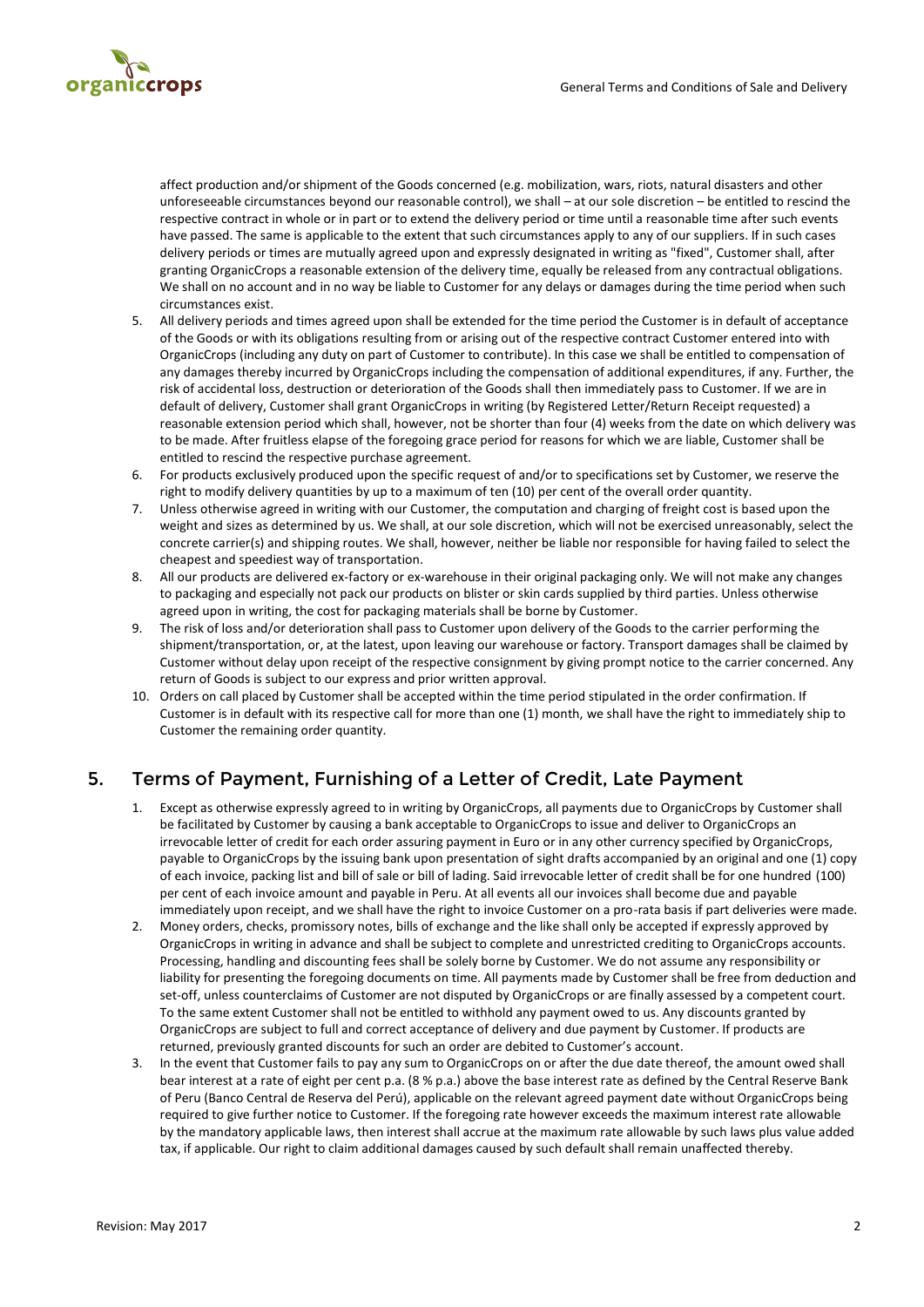

- 4. If Customer does not pay the purchase price for the Goods or repeatedly does not meet its payment obligations on time, or if we become aware of a substantial deterioration in its financial soundness according to objective banking standards of assessment, we shall be entitled to unilaterally revoke all previously granted payment terms, to declare all payment obligations of Customer immediately due and payable, and/or at our choice to rescind all existing agreements with Customer, to only execute any future deliveries against an irrevocable Letter of Credit on terms determined by OrganicCrops or to require prepayment in full for any future deliveries.
- 5. In addition hereto the Uniform Customs and Practice for Documentary Credits (UCP) of the International Chamber of Commerce in the currently valid version shall apply.

# 6. Defective Goods, Warranty of Quality, Third-Party Goods

- 1. Unless expressly otherwise agreed to in writing by us, we only assume warranty for the Goods sold to Customer to the maximum extent prescribed by the applicable mandatory legal regulations .
- 2. Customer shall upon receipt of each shipment immediately inspect the Goods concerned and shall notify OrganicCrops in writing of any alleged defect thereof within a time period of eight (8) days from receipt of the Goods. If substantial defects in material or workmanship are of a hidden nature and consequently cannot be detected by Customer within the foregoing deadline upon due and diligent inspection of the Goods, such notification shall be made within eight (8) days from detection of any such defects. In case the above-required notices are not given in writing within the specified time limit by Customer to us, the warranty for the concerned defect(s) shall be statute-barred and no warranty shall then be assumed by us. The notices shall be considered timely, if Customer delivers such notices to OrganicCrops within the abovementioned time limits in writing.
- 3. Notwithstanding the above, our warranty shall expire at the latest one (1) year after delivery of the Goods. This restriction shall not apply in the case of fraud on our part.
- 4. We can only be held liable for those defects or damages which substantially impair the fitness for use, provided that the said defectiveness or damage has not been caused by inappropriate handling in the course of transportation of the Goods to the respective place of destination. Upon our request, Customer shall without any delay provide OrganicCrops either with some representative samples of the allegedly defective Goods or shall submit to OrganicCrops other appropriate evidence in a form approved by OrganicCrops in advance.
- 5. If and to the extent that the alleged defects or damages prove after our examination to be justified, we shall be entitled at our sole discretion and choice to either exchange the defective Goods by shipping faultless Goods to the Customer at our cost, to repair or exchange the defective Goods or to credit our Customer for said Goods based on a detailed invoice which the Customer is required to provide OrganicCrops with and which specifies in detail the relevant purchase price plus the expenses and expenditures Customer proves to OrganicCrops to have incurred in the course of the transportation of the defective Goods. We further shall be entitled to request return of the defective shipment in whole or in part, or otherwise disposal thereof in accordance with our specific instructions. If repair or exchange is refused without justification or if repair or replacement would be unreasonable to Customer, i.e. in case of improper delay or if 2 (two) attempts to repair or to replace the defective Goods ultimately failed, Customer shall then be entitled to claim a reasonable reduction of the purchase price or to rescind the agreement. Customer shall however not be entitled to rescind the agreement, if the defect is comparatively of minor significance.
- 6. Customer shall be solely responsible for determination whether the Goods ordered are suitable for the specific use intended, and we shall to this extent not assume any warranty or liability. If the respective order was based on samples, such samples shall only be considered as approximate indication of the intended use.
- 7. We shall only be liable for any warranties or representations, if and to the extent that they were expressively given in writing in a legally binding manner.
- 8. Customer undertakes to store perishable Goods delivered by OrganicCrops in strict accordance with our instructions. Otherwise all and any warranty for such Goods is excluded.
- 9. If Goods are delivered to Customer which are manufactured by one of our suppliers and not by us, our warranty obligations hereunder shall be deemed to be met by assignment of all of the warranty claims we have against the respective supplier to Customer who hereby accepts such assignment on account of performance. Only after first taking court action against the supplier and solely to the extent that such action does not relieve Customer of his alleged warranty claims against us, Customer may seek remedy against us.
- 10. The above terms shall only apply insofar and to the extent, as they do not conflict with applicable mandatory laws.

#### 7. Retention of Title and other Security Rights, Insurance

1. The ownership of the Goods we supplied shall remain with OrganicCrops until payment in full has been made for all and any claims resulting from the overall business relationship with our Customer including all ancillary claims and charges. If payment is made by check, promissory note or the like, title to the Goods shall not pass to the Customer until all open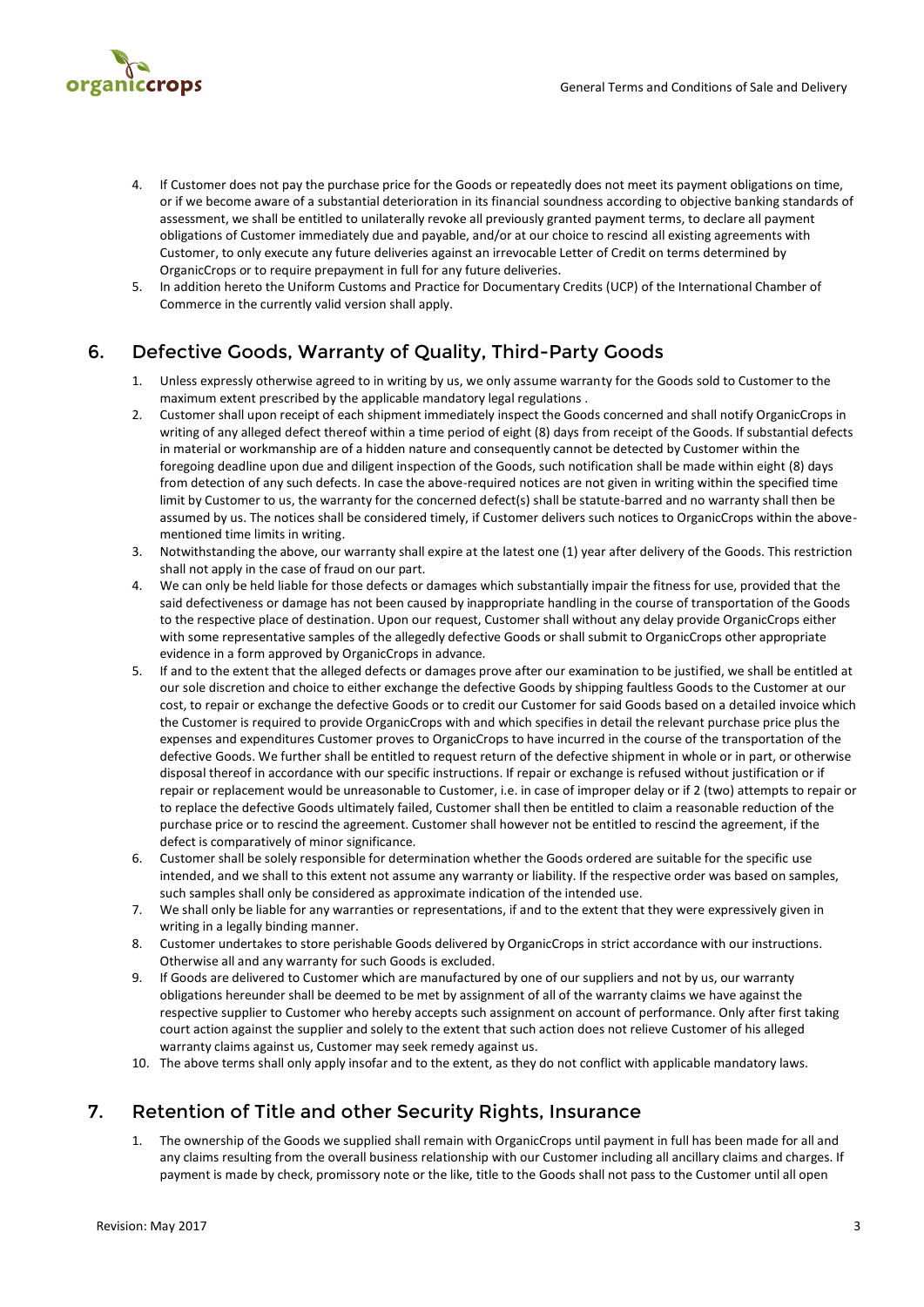

accounts of Customer are settled and the respective amounts have been credited to our accounts. The same shall apply if individual claims of Customer become part of a current account and if the balance was struck and approved by us.

- 2. In so far as the validity of the above retention of title is subject to any requirements or regulations governing form in particular as to registration with the competent authority – according to the mandatory applicable laws of Customer's country, Customer shall meet these said requirements and/or regulations in order to ensure validity of the retention of title.
- 3. Goods sold with our express approval to Customer for the purpose of resale shall be sold on condition that Customer does upon resale assign all claims he may have against such third parties to OrganicCrops in the amount of the respective purchase price plus ancillary cost and interest rates, if any. In the course of current account transactions, such retention of title and assignation of claims shall serve as security for any debit balance in our favor. Upon our request Customer shall be obliged to notify said third parties of the fact of the assignment of the corresponding purchase price claims and shall further provide OrganicCrops with all information and documentation we may require to exercise our rights vis-à-vis said third parties resulting from the assignment made. We shall be entitled to notify said third parties of the assignment once Customer is in default of the respective payments. Subject to our revocation Customer is entitled to collect the assigned claims to the extent and as long as Customer is not substantially in default with any obligation stemming from its business relationship with us.
- 4. Any conversion of Goods into a new article or processing or transformation of the delivered Goods undertaken by Customer shall be deemed as having been carried out on our behalf. We shall have ownership of any so processed or altered item. If the Goods are mingled with items not belonging to OrganicCrops to produce new products, Customer shall grant OrganicCrops part ownership of those new products in proportion to the value of the Goods at the time of manufacture.
- 5. Without our express prior written approval Customer shall not be entitled to mortgage or grant any lien to the said Goods, or to transfer these by way of security to a third party. Upon the filing of any petition (whether voluntary or involuntary) under any bankruptcy or insolvency laws, Customer shall no longer be entitled to collect on our behalf the assigned claims without any need on our part to expressly revoke such previous right of Customer.
- 6. In general, Customer shall be obliged to treat the Goods which are subject to our title with diligent care and to insure such Goods against risks like fire and theft and all other risks which are customarily subject to comprehensive general liability policies. Customer shall assign to OrganicCrops all claims he may have in this regard against the insurance company in an amount covering the purchase price of Customer plus additional cost and expenditures, if any.
- 7. A withdrawal of the Goods subject to our ownership by OrganicCrops from Customer shall not require prior rescission of the respective contract with Customer. In those cases where our above rights are substantially impaired or endangered, we or our duly authorized representatives shall have the right to intervene and be entitled to retake, sell or otherwise deal with or dispose of all or any part of the Goods whose ownership remains vested with OrganicCrops and to initiate all measures which are appropriate and reasonable in our view to secure our rights including access to the place where the Goods are stored. If third parties are involved as concerns the storage of such Goods, Customer shall ensure by way of proper contractual arrangements with said third parties, that they will not hinder OrganicCrops in taking possession of the Goods concerned and recovering these from the storage facilities. Customer shall immediately inform OrganicCrops of any occurrence or act of third parties which might adversely affect our rights. Further, we shall be entitled to seek a court injunction to prevent Customer or third parties from selling, transferring or otherwise disposing of the Goods. All costs relating to the withdrawal of the Goods or to any action hereunder shall be borne by Customer.
- 8. Moreover, we shall have a claim for separation and recovery of all Goods not belonging to the bankrupt estate if Customer has not met its payment obligations towards OrganicCrops in whole or in part.
- 9. In the case that third parties attach security interests to Goods or claims in our property or assigned to OrganicCrops hereunder, Customer shall immediately inform OrganicCrops and shall bear any and all costs for legal proceedings which it is necessary for OrganicCrops to initiate in order to protect our title and/or security interest; Customer shall finally bear those costs if not reimbursed by the adverse party in litigation, if applicable.
- 10. If the value of all securities for which we obtained or retained the title, calculated at cost-price, exceeds the respective claim by more than twenty (20) per cent, we shall be obliged upon request of our Customer or of a third party whose rights are affected by the said exceeding securities to release at our sole discretion the respective securities in whole or in part accordingly.
- 11. The above provisions shall not apply if and to the extent mandatory applicable laws prevent this. In this event Sect. X. hereof shall apply.

#### 8. Limitation of Liability

In the case of slight negligence, our liability, including that of our employees, workers, staff members, representatives, or in general any person employed by OrganicCrops in performance of our obligations including any other person entrusted with covenants and duties which relate to the business relationship with Customer, shall be limited to product-specific